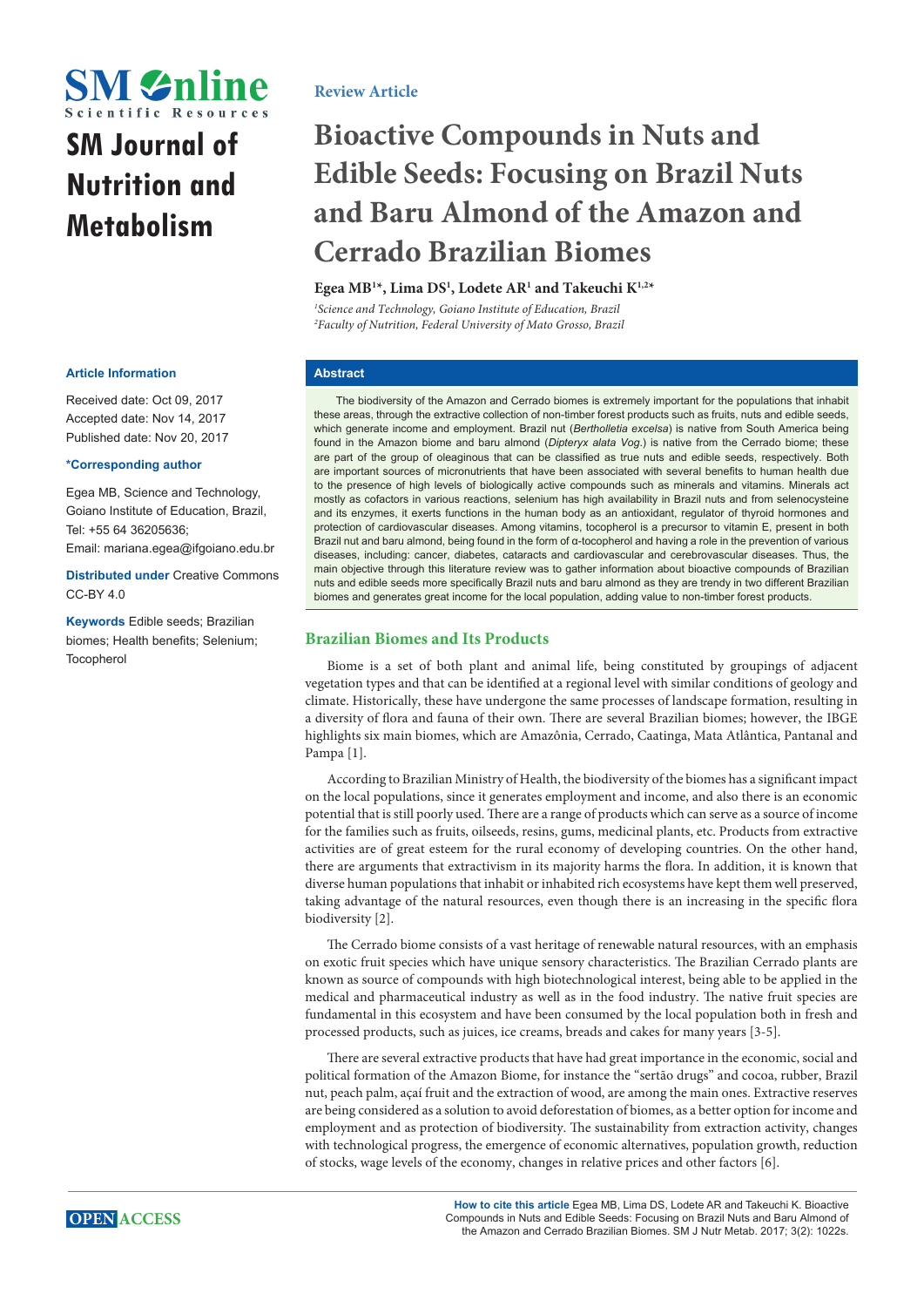# **SMGr** $\blacktriangleright$ **up** Copyright © Egea MB

The objective of this work was to define nuts and edible seeds and to present the bioactive compounds and human health benefit of Brazil nuts and baru almond consumption, two important food products of the Amazon and Cerrado biomes, respectively.

### **Nuts and Edible Seeds**

Nuts are characterized as dried fruits with high lipid and protein value. Brazil nut is an example of nuts and can be found in the Amazon biome. The nuts present an essential amino acid profile that includes most of the daily intake requirements [7].

The edible seeds have similar characteristics to the nuts (Figure 1), but with a different botanical classification. Peanuts and baru almond are examples of edible seeds. Peanuts come from an herbaceous legume and its pericarp is thick and dry, while baru is a drupe fruit, which means that it is a fibrous fruit that has only one edible seed. Nuts and edible seeds may also have nutrients and bioactive compounds [7,8].

#### **Brazil nuts**

Brazil nut (*Bertholletia excelsa*) is native to South America and found in the Amazon biome in countries such as Brazil, Bolivia, Peru, Colombia, Venezuela and Ecuador. However, it's most numerous formations are distributed in Brazil in the states of Acre, Amapá, Amazonas, Pará, Rondônia and Roraima. The fruit is also known as a hedgehog, and in its interior is found from 18 to 25 seeds to which the almonds are popularly known as Brazil nut. The Brazil nuts can present 64.94 % of lipids (essential fatty acids) and 14.11 % of proteins, 8.02 % of dietary fiber and 3.56 % of ash thus it can be a food with considerable nutritional value, totalizing 665.98 kcal of energetic value [7-9]. From a nutritional point of view, Brazil nuts include proteins, fibers, selenium (36.1 µg g<sup>-1</sup>), magnesium (9678.5 µg g<sup>-1</sup>), thiamine, niacin, vitamin E, vitamin B6, calcium (7432.8  $\mu$ g g<sup>-1</sup>), iron (74.26  $\mu$ g g<sup>-1</sup>), zinc (110.31  $\mu$ g g<sup>-1</sup>) and copper (59.44  $\mu$ g g<sup>-1</sup>) [10-12].

#### **Baru almond**

Baru almond (*Dipteryx alata Vog*.) is an edible seed coming from the fruit of the barueiro, woody tree legume native to the Cerrado, regionally used for human consumption. It is a drupoide fruit, fibrous, monospermic, ovoid, of brownish hue and smooth texture of the Fabaceae family, with an almond-like seed in its center. The pulp and the almond are the baru's edible parts. The baru almond presents about 530 kcal per 100 grams and nutritional composition is rich in micro and macro nutrients. Among the micronutrients, zinc,



**Citation:** Egea MB, Lima DS, Lodete AR and Takeuchi K. Bioactive Compounds in Nuts and Edible Seeds: Focusing on Brazil Nuts and Baru Almond of the Amazon and Cerrado Brazilian Biomes. SM J Nutr Metab. 2017; 3(2): 1022s. **Page 2/7**

copper, iron, phosphorus, magnesium and α-tocopherol levels are similar to those of peanut oil. Its oil contains about 80 % unsaturated fatty acids, with a predominance of oleic (omega-9) and linoleic (omega-6) fatty acids [13-16]. Regarding to the macro nutrients, baru almonds present 38.2 g100 g<sup>-1</sup> of fat, 23.9 g100 g<sup>-1</sup> of protein, 15.8 g100  $g^{-1}$  of total carbohydrate, 13.4 g100  $g^{-1}$  of total dietary fiber(2.5 g100  $g^{-1}$  soluble and 10.9 g100  $g^{-1}$  insoluble), presents significant levels of calcium (1109.4  $\mu$ g g<sup>-1</sup>), phosphorus (8328  $\mu$ g g<sup>-1</sup>) and potassium (9803.5 µg  $g^{-1}$ ). Moreover, baru almond shows higher contents of total phenolic compounds than several other almonds consumed in Brazil such as pine nuts, macadamia nuts, Brazil nuts, cashew nuts, hazelnuts and peanuts [16-18].

Like the majority of Leguminosae seeds, baru almond also contain a trypsin inhibitor that can be inactivated by heat treatment before human consumption to inactivate this inhibitor [19].

## **Main Bioactive Compounds Present in Nuts and Edible Seeds**

Bioactive compounds are phytochemicals that are present in foods and are capable of modulating metabolic processes, resulting in the promotion of better health. In general, these compounds are mainly found in plant foods such as fruit, vegetables, and whole grains and typically occur in small amounts [20,21]. These compounds exhibit beneficial effects such as antioxidant action, inhibition or induction of enzymes, inhibition of receptor activities, and induction and inhibition of gene expression [22]. They can be considered an extremely heterogeneous class of compounds with different chemical structures (hydrophilic/lipophilic), distribution in nature (specific to vegetable species/ubiquitous), range of concentrations both in foods and in the human body, possible site of action, effectiveness against oxidative species, and specificity and biological action [23]. Among them, polyphenolic compounds, carotenoids, tocopherols, phytosterols, and organosulfur compounds constitute important groups in the human diet.

Oxidative stress conditions seem to be involved in the etiology of several chronic human diseases, such as cardiovascular, diabetes, cancer, genetic, metabolic and neurodegenerative diseases. The consumption of fruits and vegetables has been positively related to a reduction of the risk of developing these chronic diseases, and the potential of beneficial plants has been attributed to the presence of bioactive compounds that show antioxidant properties, acting as free radical scavengers or metal chelators, reducing the reactions that produce Reactive Oxygen Species (ROS) [24-27]. The antioxidant properties of some bioactive compounds, such as phenolics, flavonoids, estrogens and carotenoids, have been widely described in animal models or in cell culture, demonstrating animal cell protection against the action of ROS and consequently protection against chronic diseases. These bioactive compounds, which are distributed throughout all plant parts, are actually the defense system of plants in response to abiotic stress or the action of pathogens to which they are subjected [27-29].

The consumption of nuts and edible seeds has been associated with several benefits to human health due to its high levels of biologically active compounds such as minerals, vitamins, essential fatty acids and antioxidants. Some of these benefits include blood pressure control, reduction of cholesterol levels, anti-inflammatory action, among others [21-30].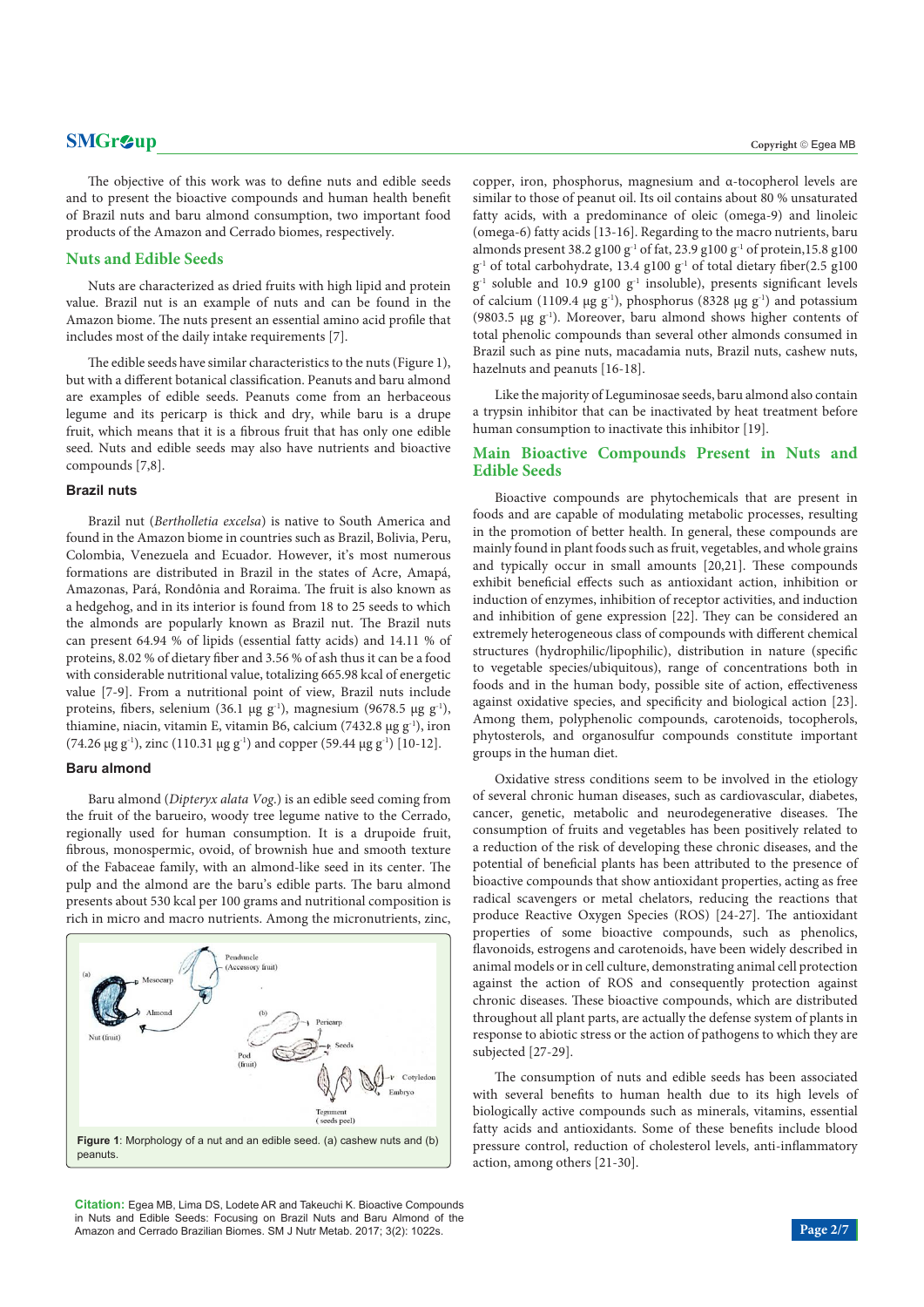# **SMGr** $\blacktriangleright$ **up** Copyright © Egea MB

Indeed, bioavailability of bioactive compounds may be modified because of interactions with other macronutrients such as fiber in low-processed foods and beverages or proteins and polysaccharides in processed food products [31]. Furthermore, when different foods come in contact in the mouth or digestive tract, various interactions may take place affecting phytochemical bioavailability (for example, fat enhances quercetin bioavailability in meals) [32].

#### **Minerals**

Among the mean minerals in nuts and edible seeds, these act as cofactors for various physiological and metabolic functions, and the most commonly found are magnesium, calcium, iron, copper, chromium and selenium. However, the amounts may vary according to the nut or edible seed such as shown in table 1. The baru almond has higher content of calcium, iron, potassium and phosphor when compared to peanut. Meanwhile, Brazil nut has higher content of calcium, iron, magnesium, selenium and zinc when compared to the others edible seeds and true nuts.

It is important to consume minerals in the diet, as these act as precursors to a well-functioning metabolism and sense of wellbeing. Calcium and iron prevent nutritional deficiencies of collective importance. Calcium is essential for the excitability of muscles and nerves, activates a number of reactions including oxidation of fatty acids and acts as a mitochondrial transporter for ATP along magnesium. Iron is an essential part of hemoglobin being necessary for formation and function of red blood cells. It is primordial in the synthesis of ATP because it makes easy the transference of electrons in the respiratory chain and participates in the transport of oxygen, transporting and storing oxygen in the muscle when necessary during muscle contraction [12-33].

Among other minerals, magnesium, manganese, zinc and selenium are highlighted for their regulatory and enzymatic functions as part of the antioxidant system in the human body. These minerals act as cofactors of various enzymatic reactions, particularly those involving metabolism of food components, being essential for energy metabolism [33].

| <b>Table 1:</b> Content of minerals in edible seeds and true nuts. |  |  |
|--------------------------------------------------------------------|--|--|
|--------------------------------------------------------------------|--|--|

| <b>Minerals</b> | Peaunut         | <b>Hazelnut</b>     | Baru Almond (µgg-1) | Brazil Nut (µg g-1) |
|-----------------|-----------------|---------------------|---------------------|---------------------|
|                 | $(\mu gg^{-1})$ | $(\mu g \, g^{-1})$ |                     |                     |
| Arsenic         |                 | 0.024               | ٠                   | 0.017               |
| Calcium         | 21.85           | 2880.2              | 1109.4              | 7432.8              |
| Chromium        |                 | 1.74                |                     | 1.34                |
| Copper          | 5.9             | 59.14               | -                   | 59.44               |
| Iron            | 21.85           | 71.58               | 35.7                | 74.26               |
| Potassium       | 6261.54         |                     | 9803.5              |                     |
| Magnesium       | 1948.6          | 4833                | 1643.1              | 9678.5              |
| Manganese       | ۰               | 128.04              | -                   | 3.4                 |
| Phosphor        | 6235.95         |                     | 8328                |                     |
| Selenium        | 2.51            |                     | 0.37                | 36.1                |
| Zinc            | 39.15           | 54,26               | $\overline{a}$      | 110.31              |
| <b>Source</b>   | 18.31           | 32                  | 18                  | 32                  |

**Citation:** Egea MB, Lima DS, Lodete AR and Takeuchi K. Bioactive Compounds in Nuts and Edible Seeds: Focusing on Brazil Nuts and Baru Almond of the Amazon and Cerrado Brazilian Biomes. SM J Nutr Metab. 2017; 3(2): 1022s. **Page 3/7**

The Brazil nut has a research focused on the presence of selenium, due to the antioxidant action in the metabolic processes. The higher content of the selenium the in Brazil nuts, compared to other foods, ranging from 8 and 83  $\mu$ g g<sup>-1</sup>, depending on the soil in which the nut was cultivated [12-34]. Selenium (Se) is considered an essential nutrient for human health and its biological functions are mediated by approximately 20 selenoproteins that have selenocysteine in their active centers. Thus, the effects of selenium consumption on human health are related to the role of each of its selenoenzymes. In general, the consumption of Se and selenoenzymes has been associated with the protection of cardiovascular diseases, while nutritional research has a positive association between plasma levels of selenium with a lower atherogenic index, which is an indicator of predisposition to heart disease and antioxidant action linked to the prevention of cancer [35,36]. Among the enzymes that are dependent on selenocysteine, these are glutathione peroxidase and thioredoxin reductase, which are antioxidant enzymes, yet, iodothyronine deiodinase is another enzyme that plays a significant role in the production of thyroid hormones [36,37].

Glutathione peroxidase is a selenoprotein that acts as an antioxidant enzyme in plasma and is associated with slowing the aging process, boosting the immune system and protecting against heart disease and certain forms of cancer. However, at doses above the recommended daily intake of 55 µg day-1, Se can be toxic [12]. Although Se is a fundamental element that is prized for its antioxidant activity, it is also investigated due to the ambiguity of its actions because both beneficial and toxic effects on organisms have been observed. Its therapeutic range is considered narrow, and its toxicity is partly related to the ability of some compounds containing Se to generate free radicals: therefore, the intake of such compounds should be monitored. The Recommended Dietary Allowance (RDA) for Se is 55 µg day-1 for adults, which is based on the amount needed to maximize the synthesis of the selenoprotein Glutathione Peroxidase (GPx), measured by the plateau in the activity of the plasma isoform of this enzyme [38]. The tolerable Upper Intake Level (UL) for adults is 400 µg day-1 based on selenosis, which is the adverse effect resulting from excessive intake. Studies report that consumption of 300µg day<sup>-1</sup> of Se can have toxic effects on both growth hormones and thyroid hormone synthesis [39]. According to Thomson et al. [40], the consumption of two nuts (mean 100  $\mu$ g day<sup>-1</sup>) would be sufficient to obtain the effects of antioxidants in the body. According to that study, the consumption of peeled Brazil nuts of medium size with an edible portion equal to 4.6 g [41] provides a concentration of Se in the range of 43.2 to 179.4µg g-1, which covers both the RDA and UL.

Stockler-Pinto et al. [42] studied supplementation the diet of patients undergoing maintenance Hemodialysis (HD) with of 1 unit of Brazil nut (the richest known food source of Se) a day during 3 months. Cumulative evidence indicates that oxidative stress and inflammation frequently affect these patients. The authors observed in this study that the supplementation decreased significantly the plasma Se and GPx activity increased, while cytokines, 8-OHdG, and 8-isoprostane plasma levels after 3 months supplementation. HDL-c levels increased and LDL-c levels decreased significantly. This study suggest that the consumption of only one Brazil nut per day during 3 months was effective to reduce the inflammation, oxidative stress markers, and the atherogenic risk, thereby increasing the antioxidant defenses in HD patients.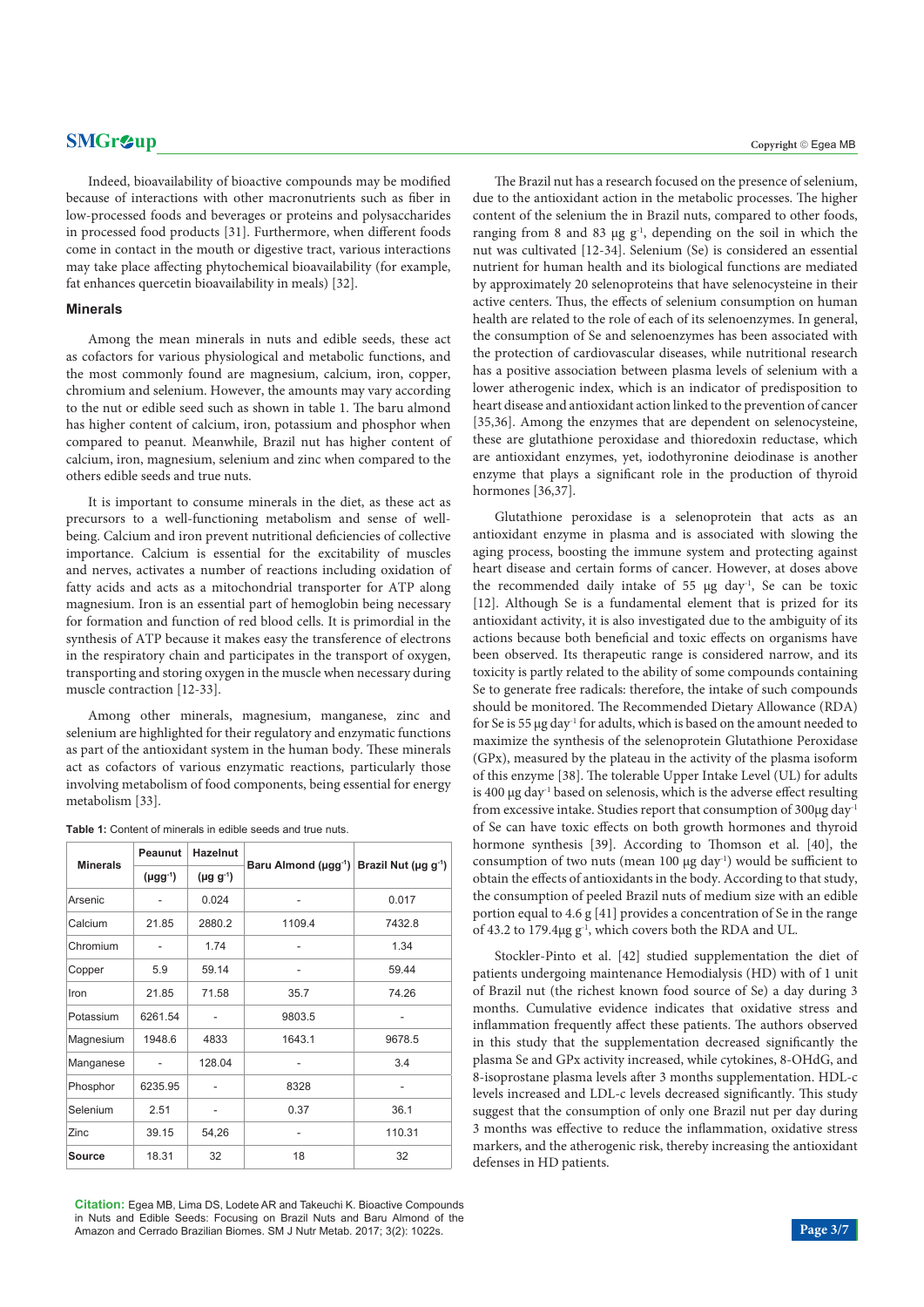# **SMGr** $\blacktriangleright$ **up** Copyright © Egea MB

Se is an essential micronutrient that, once incorporated into selenoproteins, performs important functions in the human body, participating in antioxidant defense, in the immune system and in the regulation of thyroid function [43]. Thyroid function depends on trace mineral Selenium (Se), being at the active center of the iodothyronine deiodinase that catalyzes the conversion of the Thyroxine (T4) to the active form of thyroid hormone, Triiodothyronine (T3). Hemodialysis (HD) patients have reduced T3 levels partly due to impaired hormonal conversion that can be related to Se deficiency, a common feature in these patients [44].

Stockler-Pinto et al. [44] evaluated the effect of Brazil nuts (richest Se source) on thyroid hormone levels in 40 Hemodialysis patients (HD) that received one nut ( $\approx$ 5g, average 58.1 mg Se g<sup>-1</sup>) per day for three months. All patients were Se deficient and presented low T3 levels at baseline. After intervention, Se plasma levels (from 17.6 ± 11.6 to 153.4  $\pm$  86.1 µg L<sup>-1</sup>), GPx activity (from 33.7  $\pm$  5.9 to 41.4  $\pm$  11.2 nmol min<sup>-1</sup> mL<sup>-1</sup>), T3 (from 27.3  $\pm$  8.8 to 50.2  $\pm$  4.8 ng dL<sup>-1</sup>) and FT4 levels (0.87  $\pm$  0.2 to 0.98  $\pm$  0.4 ng dL<sup>-1</sup>) were significantly increased (p < 0.05). The increasing Se levels via Brazil nut supplementation was associated with improvement in thyroid hormone levels in HD patients, although the amount of Se given was not able to restore T3 to normal levels.

### **Tocopherols**

The denomination of vitamin E consists of a generic name of eight liposoluble compounds, they are alpha  $(\alpha)$ , beta  $(\beta)$ , gamma  $(\gamma)$ and delta (δ) tocopherols and  $\alpha$ ,  $\beta$ ,  $\gamma$  and δ tocotrienols, each one with a specific biologic activity and all of them with important antioxidant properties and health benefits. Therefore, the most abundant compounds in foods are α- and γ-tocopherol [45,46].

Alpha-tocopherol exhibits the highest biological activity and molar concentration of lipid-soluble antioxidants in the human. A handful of in vitro and in vivo assays have been conducted on the determination of vitamin E bioaccessibility and bioavailability. It is important to note that during digestion, vitamin E must be packaged into micelles to facilitate absorption, the same as carotenoids. Therefore, Reboul's simulated GI digestion procedure [47] employed in the assessment of carotenoids is also used to study vitamin E bioaccessibility, with subsequent centrifugation and filtration steps.

Studies presented α- and γ-tocopherol values of (5.00 and 4.3 mg.100 g<sup>-1</sup>) for baru almond and α- and γ-tocopherol (82.90 and 116.20 mg.100  $g^{-1}$ ) for Brazil nuts, respectively [15-48]. Due to antioxidant properties, vitamin E presented an important role in the prevention of various diseases, including cancer, diabetes, cataracts, cardiovascular and cerebrovascular diseases; this vitamin is also associated with the prevention or reduction of cognitive decline. In addition, the tocopherols act by converting the free radicals into more stable species through the donation of a hydrogen atom generating electrically stable or less reactive products [49,50].

Although, the antioxidant effects can be reinforced when selenium and vitamin E are combined in the diet, together generate an overload of therapeutic actions protecting the organelles and membranes from damage caused by oxidation [12-37]. Studies suggest that the consumption of one unit of Brazil nut per day is sufficient to supply the daily requirement of selenium, since excessive intake can be toxic, causing loss of nails and hair, respiratory problems and nervous

system, so specialists do not recommend the intake of selenium in dietary supplements [35-36].

#### **Essential fatty acids**

Nuts are good sources of unsaturated fatty acids including Monounsaturated Fatty Acids (MUFA) and Polyunsaturated Fatty Acids (PUFA). The fatty acid composition of tree nuts is important from several perspectives including (1) nutritional quality of the MUFAs and PUFAs (notably the  $\omega$ -3 and  $\omega$ -6 fatty acids) being considered more desirable than the saturated fatty acids; (2) possible health benefits offered by MUFAs and PUFAs, especially in relation to blood serum lipid profile (notably the decrease in undesirable lowdensity cholesterols VLDLs and LDLs); (3) flavor-desirable flavors often attributed to several fatty acids in the nut seeds; (4) contribution to texture; and (5) importance in keeping quality(shelf life), especially the propensity for generating off-flavors upon oxidation of MUFAs and PUFAs [12-34].

Brazil nuts contain approximately 15% of Saturated Fatty Acids (SFA), 25% of MUFAs, and 21% of PUFAs. Except coconuts, the saturated fat content of Brazil nuts is among the highest of all the nuts, surpassing even macadamia nuts. Brazil nuts are also important for containing omega-3 fatty acid (α -linolenic acid) near almost about 7% of the total fats. Of the remaining fats, over half is monounsaturated fat (mainly oleic), followed by 25% of polyunsaturated fat (linoleic, omega-6), and around 19% of saturated fat (palmitic and stearic) [10]. In Brazil nuts, the lipid percentage is about 66%, and the major fatty acids found are linoleic (45%), oleic (29%), palmitic (15%), and stearic (10%) [7,51]. The highly polyunsaturated nature of Brazil nut lipids (74%), makes these nuts susceptible to oxidative instability.

Fernandes et al. [52] reported that baru almond showed high content of vitamin E and low amounts of selenium, and high contents of zinc. Regarding the lipid profiles, the baru almond has more MUFA (45.49  $\pm$  2.01 % of total of lipids), mainly oleic acid (C18:1) with concentration of 41.41  $\pm$  2.08 %, than PUFA (24.79  $\pm$  1.31 of total of lipids), mainly linoleic acid (C18:2) with concentration of 24.40  $\pm$  1.31 % and Saturated Fatty Acids (SFA) of 12.98  $\pm$  0.76 % of total of lipids.

Fernandes et al. [52] investigate the effect of these native Brazilian oilseeds on serum lipid profile and hepatic lipid peroxidation in Wistar rats. The effect against hyperlipidemia observed was related to the presence fatty acid profile of the Brazilian oilseeds, as they are rich in unsaturated fatty acids (baru almond = 70 g 100 g<sup>-1</sup>; Brazil nut = 77  $g 100 g<sup>-1</sup>$  total lipids). The baru almond showed better effects on serum lipid profile and lipid peroxidation than Brazil nut, since the animals fed with baru almond had higher serum HDL-c concentration, similar to that of the reference group, and lower hepatic MDA content (hepatic tissue protein concentration) than those of Brazil nut. These differences might be related to the fatty acid profiles of these foods, especially by the high MUFA contents of baru almond.

Although fatty acids are of great importance for the human diet, the Brazil nut it is very susceptible to oxidative deterioration, which is the biggest problem in this type of food, with the altering of the texture, appearance, flavor and aroma. However, the high content of phenolic compounds inhibits lipid oxidation of these nuts, depending on the variation of the characteristic physical and chemical parameters [53,54].

**Citation:** Egea MB, Lima DS, Lodete AR and Takeuchi K. Bioactive Compounds in Nuts and Edible Seeds: Focusing on Brazil Nuts and Baru Almond of the Amazon and Cerrado Brazilian Biomes. SM J Nutr Metab. 2017; 3(2): 1022s. **Page 4/7**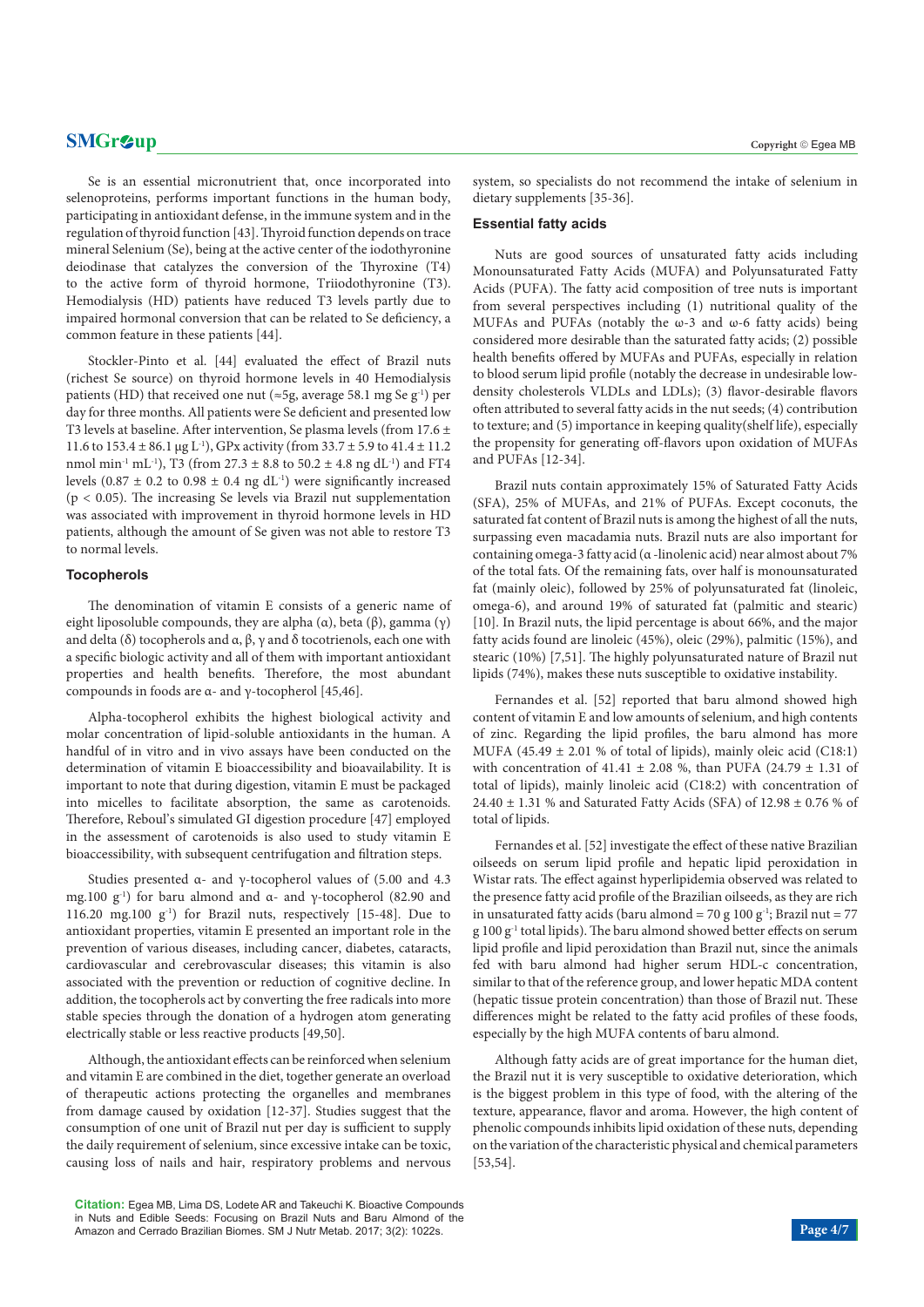#### **Phenolic compounds**

The determination of the total content of phenolic compounds in baru nuts (*Dipteryx alata*) was performed in methanol extract due to the high solubility of phenolic compounds in this medium [55]. The baru nut with peel has an average content of total phenolic compounds higher than to those found in seven others nuts (pines, macadamias, Brazil nuts, cashews, nuts, hazelnuts and peanuts) often consumed in Brazil and the United States, which had total phenolic content ranging from 32 to 420 mg GAE100  $g^{-1}$  [52]. The content found in baru nuts also exceeds the content reported for other popular nuts and those produced in the Center-South region of Brazil, such as pequi nuts (*Caryocar brasiliense*, Camb) and two species of pindo palm nuts (*B. capitata* and, *B. eriosphata*), which recorded phenolic contents between 122 and 443 mg GAE100 g<sup>-1</sup>, respectively [56,57].

Raw baru nuts with peels recorded a significantly higher content of total phenolic compounds with respect to baru nuts without peels. The highest content of phenolic compounds found in baru nuts with peels, corroborate several studies that have found high levels of phenolic compounds in fruit and vegetable peels and in other nuts [26-58].The phenolic compounds are associated with a protector system of fruit and seeds against biotic (pathogen attack) and abiotic factors (UV, drought and salt stress), which may explain the higher content of bioactive compounds [59].

Studies have demonstrated that the consumption of the baru almond protects tissues against iron-induced oxidative stress in rats with or without 10% baru nut or 1% phytic acid and supplemented daily with iron or saline by gavages for 17 days [60]. The in vivo study was conducted in male Wistar rats that were fed an AIN-93M diet. The iron supplementation reduced the body weight gain, increased the levels of iron and MDA in the liver and the spleen and increased the carbonyl levels in all three tissues. Consumption of the baru nut reduced the carbonyl levels in the liver, heart and spleen of the ironsupplemented rats ( $p = 0.002$ , 0.012 and 0.036, respectively) relative to the heart carbonyl level of rats that were fed the control diet ( $p =$ 0.000); it also marginally reduced the iron-induced lipid oxidation in the liver ( $p = 0.117$ ) and the spleen ( $p = 0.074$ ). Phytic acid reduced the carbonyl level in the spleen  $(p = 0.020)$  and marginally reduced the carbonyl level in the liver ( $p = 0.098$ ) of iron-supplemented rats. Thus, consumption of the baru nut protects tissues against ironinduced oxidative stress, and the phytic acid from the baru nut may be partially responsible for this protective effect; however, other compounds such as phenols may also be involved.

Kornsteiner et al. [61] found a higher antioxidant activity and higher content of phenolic compounds in several nuts, such as walnuts (1,625 mg GAE100 g<sup>-1</sup>and 179 μmol TEg<sup>-1</sup>), pecans (1,284 mg GAE100 g<sup>-1</sup> and 135 μmol TEg<sup>-1</sup>),pistachios (867 mg GAE100  $g^{-1}$  and 80 µmol TEg<sup>-1</sup>, and pinion (pinenuts) (32 mg GAE100 g<sup>-1</sup> e 7 μmol TEg-1). Thus, the author reports a high correlation between the phenolic content and the antioxidant activity of the studied nuts.

The roasting process promoted a reduction in all individual phenolic contents. However, the effect of heat varied between the baru almond with and without peel. For example, the roasting process did notalter the gallic acid content in the baru nuts with peels. However, the gallic acid content decreased by more than 50% in the peeled nut. In addition, with the exception of the p-coumaric acid content that

**Citation:** Egea MB, Lima DS, Lodete AR and Takeuchi K. Bioactive Compounds in Nuts and Edible Seeds: Focusing on Brazil Nuts and Baru Almond of the Amazon and Cerrado Brazilian Biomes. SM J Nutr Metab. 2017; 3(2): 1022s. **Page 5/7**

decreased significantly after heat treatment in both set of nuts (with and without peels), the contents of the other six phenolic compounds decreased significantly only in nuts with peels. Reinforcing the suggestion that the thermolability of phenolic compounds depends not only on their structure but also on the food matrix. In addition, the roasting process reduced significantly the antioxidant capacity without change the levels of gallic acid in the baru nut with peels, while the heat treatment in the nut without peels reduced significantly the levels of gallic acid without altering the antioxidant capacity [17].

However, other phenolic compounds might be the main bioactive compounds responsible for the antioxidant activity in this nut. The catechin and ferulic acid, for example, could be the main antioxidant compounds, once contents of these compounds decrease by approximately 50% upon roasting, which is in agreement with the reduction in the antioxidant capacity of nuts with peels after roasting. Those compounds might be responsible for the protective effect against oxidative stress observed in rats supplemented with oral iron and fed a diet containing baru nuts, as described in a previous study [60].

#### **Conclusion**

Brazilian biomes are rich in plant diversity; from their native fruits the inhabitants of the regions that surround them use the proceeds of the extractivism for income generation. In this study, we reported more specifically the biomes of the Amazon and Cerrado that have great potential for production of nuts and edible seeds. These foods are rich in bioactive compounds that act to maintain human health.

Brazil nut is considered a source of minerals, more abundantly selenium, and vitamins such as tocopherol (vitamin E), and researches indicate that the consumption of one nut per day is sufficient to supply the daily needs of selenium for the human being. Vitamin E is also found in high content in the baru almond from a Cerrado fruit. As for the role of health promotion, selenium and vitamin E are known to be antioxidants protecting the membranes and organelles of the body, the enzymes from selenium act in several specific metabolic reactions according to their group. It is important to emphasize that the prevention against diseases from bioactive compounds cited in this review is due to the health promotion of the individual.

#### **References**

- 1. [Instituto Brasileiro de Geografia e Estatística \(IBGE\). 2017.](http://www.ibge.gov.br)
- 2. Brazil. Ministério da Saúde. Secretaria de Atenção à Saúde. Departamento de Atenção Básica. Regional foods. 2nd edition, Brasília, DF. 2015; 484.
- 3. [Morzelle MC, Bachiega P, De Souza EC, Vilas Boas EVB, Lamounier ML.](http://www.scielo.br/scielo.php?script=sci_arttext&pid=S0100-29452015000100096)  [Chemical and physical characterization of fruits from Cerrado: Curriola,](http://www.scielo.br/scielo.php?script=sci_arttext&pid=S0100-29452015000100096)  [Gabiroba and Murici. Rev Bras Frutic. 2015; 37: 096-103.](http://www.scielo.br/scielo.php?script=sci_arttext&pid=S0100-29452015000100096)
- 4. [Caramori SS, Lima CS, Fernandes KF. Biochemical characterization of](http://www.ingentaconnect.com/content/doaj/15168913/2004/00000047/00000002/art00023)  [selected plant species from Brazilian savannas. Braz Arch Bio and Tech.](http://www.ingentaconnect.com/content/doaj/15168913/2004/00000047/00000002/art00023)  [2004; 47: 253-259.](http://www.ingentaconnect.com/content/doaj/15168913/2004/00000047/00000002/art00023)
- 5. [Damiani C, Vilas Boas E de V de B, Asquieri ER, Lage ME, Oliveira RA,](http://www.scielo.br/scielo.php?script=sci_arttext&pid=S0101-20612011000300026)  [SILVA FA, et al. Characterization of fruits from the savanna: araça \(Psidium](http://www.scielo.br/scielo.php?script=sci_arttext&pid=S0101-20612011000300026)  [guinnensis Sw.\) and marolo \(Annona crassiflora Mart.\). Ciênc Tecnol Aliment.](http://www.scielo.br/scielo.php?script=sci_arttext&pid=S0101-20612011000300026)  [2011; 31: 723-729.](http://www.scielo.br/scielo.php?script=sci_arttext&pid=S0101-20612011000300026)
- 6. Embrapa. Empresa Brasileira de Pesquisa Agropecuária. Vegetative extractivism in the Amazon: history, ecology, economics and domestication. 1st edition, Brasília, Embrapa. 2014; 467.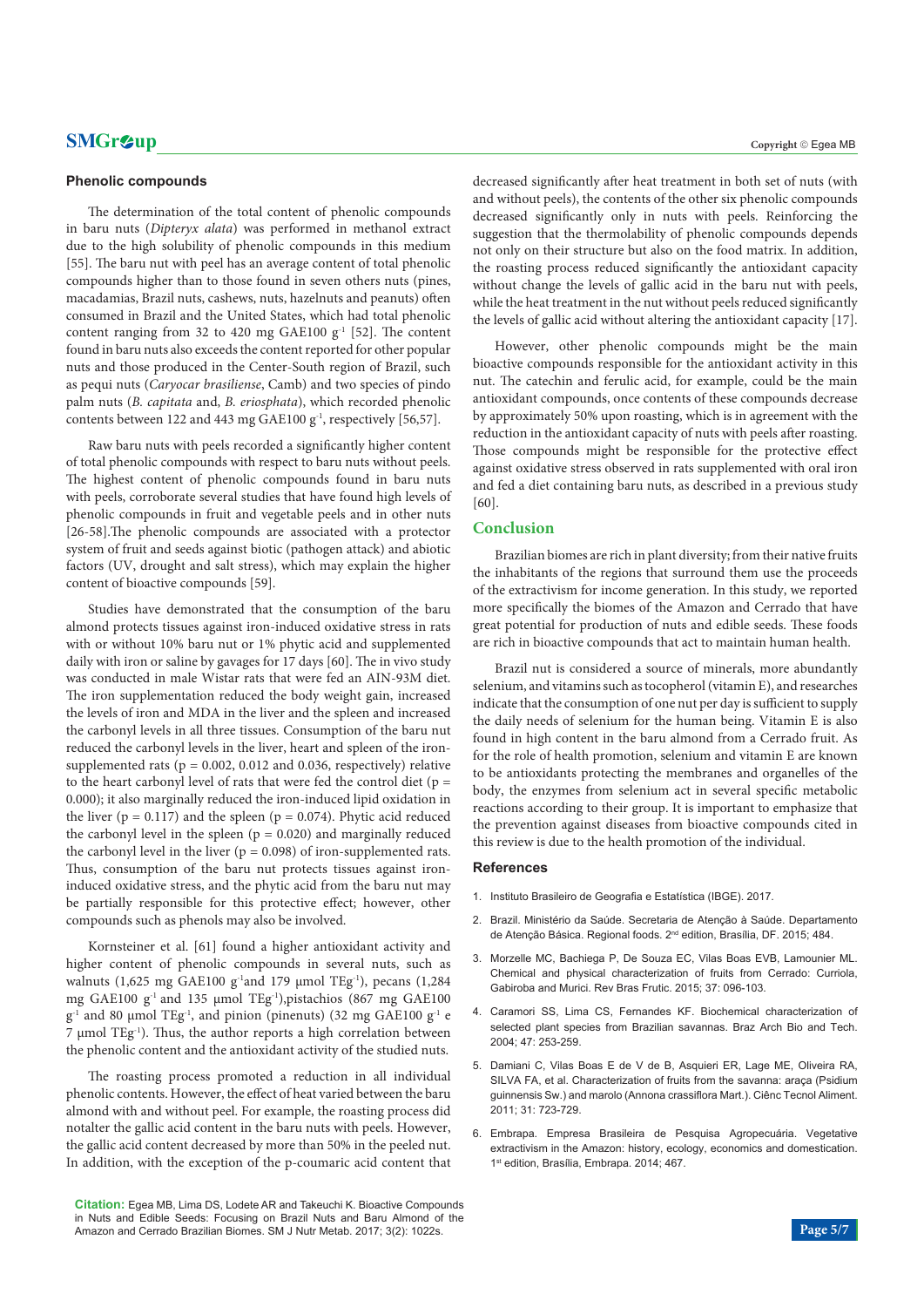- 7. [Venkatachalam M, Sathe SK. Chemical composition of selected edible nut](https://www.ncbi.nlm.nih.gov/pubmed/16787018)  [seeds. J Agric Food. Chem. 2006; 54: 4705-4714.](https://www.ncbi.nlm.nih.gov/pubmed/16787018)
- 8. [Freitas JB, Naves MM. Chemical composition of edible nuts and seeds and](http://www.scielo.br/scielo.php?script=sci_arttext&pid=S1415-52732010000200010)  [their relation to nutrition and health. Rev Nutr. 2010; 23: 269-279.](http://www.scielo.br/scielo.php?script=sci_arttext&pid=S1415-52732010000200010)
- 9. Lorenzi H. Brazilian trees: identification and cultivation of native tree plants in Brazil. 4<sup>th</sup> edition. São Paulo: Instituto Plantarum. 2002.
- 10. Muller CH, Rodrigues IA, Muller AA, Muller NRM. Brazil nuts: Search Results. Belém, Pará: Embrapa- Centro De Pesquisa Agropecuária Do Trópico Úmido. 1980; 26.
- 11. [Souza ML, Menezes HC. Processamentos de amêndoa e torta de castanha](http://www.scielo.br/scielo.php?pid=S0101-20612004000100022&script=sci_abstract&tlng=es)[do-brasil e farinha de mandioca: parâmetros de qualidade. Ciênc Tecnol](http://www.scielo.br/scielo.php?pid=S0101-20612004000100022&script=sci_abstract&tlng=es)  [Aliment. 2004; 24: 120-128.](http://www.scielo.br/scielo.php?pid=S0101-20612004000100022&script=sci_abstract&tlng=es)
- 12. [Yang J. Brazil nuts and associated health benefits: A review. Food Sci and](http://www.sciencedirect.com/science/article/pii/S0023643809001522)  [Tech. 2009; 42: 1573-1580.](http://www.sciencedirect.com/science/article/pii/S0023643809001522)
- 13. [Ferreira RA, Botelho SA, David AC, Malavasi MM. Morphological](http://cerne.ufla.br/site/index.php/CERNE/article/view/598)  [characterization of fruit, seed and seedlings of Dipteryx alata Vogel](http://cerne.ufla.br/site/index.php/CERNE/article/view/598)  [\(Leguminosae papilionoidae\). Cerne. 1998; 4: 73-86.](http://cerne.ufla.br/site/index.php/CERNE/article/view/598)
- 14. [Marin AM, Siqueira EM, Arruda SF. Minerals, phytic acid and tannin contents](https://www.ncbi.nlm.nih.gov/pubmed/19353365)  [of 18 fruits from the Brazilian savanna. Int J Food Sci Nutr. 2009; 60: 177-187.](https://www.ncbi.nlm.nih.gov/pubmed/19353365)
- 15. [Pineli LLO, Carvalho MV, Aguiar LA, Oliveira GT, Celestino SMC, Botelho](http://www.sciencedirect.com/science/article/pii/S002364381400591X)  [RBA et al. Use of baru \(Brazilian almond\) waste from physical extraction of](http://www.sciencedirect.com/science/article/pii/S002364381400591X)  [oil to produce flour and cookies. LWT Food Sci and Tech. 2015; 60: 50-55.](http://www.sciencedirect.com/science/article/pii/S002364381400591X)
- 16. [Takemoto E, Okada IA, Garbelotti ML, Tavares M, Aued-Pimentel S.](https://eurekamag.com/research/003/676/003676927.php)  [Chemical Composition of Seed and Baru Oil \(Dypterix alata Vog.\) native from](https://eurekamag.com/research/003/676/003676927.php)  [Pirenopolis, State of Goias, Brazil. Revista do Inst Adolfo Lutz. 2001; 60:](https://eurekamag.com/research/003/676/003676927.php)  [113-117.](https://eurekamag.com/research/003/676/003676927.php)
- 17. [Lemos MRB, Siqueira EM, Arruda SF, Zambiazi RC. The effect of roasting on](http://www.sciencedirect.com/science/article/pii/S0963996912001925)  [the phenolic compounds and antioxidant potential of baru nuts \[Dipteryx alata](http://www.sciencedirect.com/science/article/pii/S0963996912001925)  [Vog.\]. Food Res Inter. 2012; 48: 592-597.](http://www.sciencedirect.com/science/article/pii/S0963996912001925)
- 18. [Souza AGO, Fernandes DC, Alves AM, Freitas JB, Naves MMV. Nutritional](http://www.sciencedirect.com/science/article/pii/S0963996911001001)  [quality and protein value of exotic almonds and nut from the Brazilian](http://www.sciencedirect.com/science/article/pii/S0963996911001001)  [Savanna compared to peanut. Food Res Intern. 2011; 44: 2319-2325.](http://www.sciencedirect.com/science/article/pii/S0963996911001001)
- 19. Botezelli L, Davide AC, Malavasi MM. Characteristics of fruits and seeds of four provenances of *Dipteryx alata Vog.* Cerne. 2000; 6: 9-18.
- 20. [Carbonell-Capella JM, Barba FJ, Esteve MJ, Frígola A. Quality parameters,](https://www.ncbi.nlm.nih.gov/pubmed/23794435)  [bioactive compounds and their correlation with antioxidant capacity of](https://www.ncbi.nlm.nih.gov/pubmed/23794435)  [commercial fruit-based baby foods. Food Sci Tech Int. 2014; 20: 479-487.](https://www.ncbi.nlm.nih.gov/pubmed/23794435)
- 21. [Kendall CW, Josse AR, Esfahania, Jenkins DJ. Nuts, metabolic syndrome](https://www.cambridge.org/core/journals/british-journal-of-nutrition/article/nuts-metabolic-syndrome-and-diabetes/19F0707996FFFAB25345F9775B1A471E)  [and diabetes. Brit J of Nut. 2010; 104: 465-473.](https://www.cambridge.org/core/journals/british-journal-of-nutrition/article/nuts-metabolic-syndrome-and-diabetes/19F0707996FFFAB25345F9775B1A471E)
- 22. [Correia RT, Borges KC, Medeiros MF, Genovese MI. Bioactive compounds](https://www.ncbi.nlm.nih.gov/pubmed/23014856)  [and phenolic-linked functionality of powdered tropical fruit residues. Food Sci](https://www.ncbi.nlm.nih.gov/pubmed/23014856)  [Technol Int. 2012; 18: 539-547.](https://www.ncbi.nlm.nih.gov/pubmed/23014856)
- 23. [Porrini M, Riso P. Factors influencing the bioavailability of antioxidants in](https://www.ncbi.nlm.nih.gov/pubmed/18996686)  [foods: a critical appraisal. Nutr Metab Cardiovasc Dis. 2008; 18: 647-650.](https://www.ncbi.nlm.nih.gov/pubmed/18996686)
- 24. [Phung OJ, Makanji SS, White CM, Coleman CI. Almonds have a neutral](https://www.ncbi.nlm.nih.gov/pubmed/19394473)  [effect on serum lipid profiles: a meta-analysis of randomized trials. J Am Diet](https://www.ncbi.nlm.nih.gov/pubmed/19394473)  [Assoc. 2009; 109: 865-873.](https://www.ncbi.nlm.nih.gov/pubmed/19394473)
- 25. [Liu RH, Liu J, Chen B. Apples prevent mammary tumors in rats. J of Agric](https://www.ncbi.nlm.nih.gov/pubmed/15769178)  [Food Chem. 2005; 53: 2341-2343.](https://www.ncbi.nlm.nih.gov/pubmed/15769178)
- 26. [Rochfort S, Panozzo J. Phytochemicals for health, the role of pulses. J of](https://www.ncbi.nlm.nih.gov/pubmed/17784726)  [Agric Food Chem. 2007; 55: 7981-7994.](https://www.ncbi.nlm.nih.gov/pubmed/17784726)
- 27. [Van Horn L, Mc Coin M, Kris-Etherton P, Burke F, Carson J, Champagne C,](https://www.ncbi.nlm.nih.gov/pubmed/18237578)  [et al. The evidence for dietary prevention and treatment of cardiovascular](https://www.ncbi.nlm.nih.gov/pubmed/18237578)  [disease. J Am Diet Assoc. 2008; 108: 287-331.](https://www.ncbi.nlm.nih.gov/pubmed/18237578)
- 28. [Barreiros LBS, David JM, David JP. Oxidative stress: relations between the](http://www.scielo.br/scielo.php?script=sci_arttext&pid=S0100-40422006000100021)  [formation of reactive species and the organism's defense. Quím Nova. 2006;](http://www.scielo.br/scielo.php?script=sci_arttext&pid=S0100-40422006000100021)  [29: 113-123.](http://www.scielo.br/scielo.php?script=sci_arttext&pid=S0100-40422006000100021)

**Citation:** Egea MB, Lima DS, Lodete AR and Takeuchi K. Bioactive Compounds in Nuts and Edible Seeds: Focusing on Brazil Nuts and Baru Almond of the Amazon and Cerrado Brazilian Biomes. SM J Nutr Metab. 2017; 3(2): 1022s. **Page 6/7 Page 6/7** 

- 29. Melo EA, Maciel MIS, Lima VLA, Nascimento RJ. Nascimento RJ. Antioxidant capacity of fruits. Braz J of Pharm Sci. 2008; 44: 193-201.
- 30. [King JC, Blumberg J, Ingwersen L, Jenab M, Tucker KL. Tree Nuts and](https://www.ncbi.nlm.nih.gov/pubmed/18716178)  [Peanuts as Components of a Healthy Diet. J Nutr. 2008; 138: 1736-1740.](https://www.ncbi.nlm.nih.gov/pubmed/18716178)
- 31. [Jonnala RS, Dunford NT, Chenault K. Nutritional composition of genetically](http://onlinelibrary.wiley.com/doi/10.1111/j.1365-2621.2005.tb07198.x/abstract)  [modified peanut varieties. J of Food Sci. 2005; 70123: 254-256.](http://onlinelibrary.wiley.com/doi/10.1111/j.1365-2621.2005.tb07198.x/abstract)
- 32. [Moodley R, Kindness A, Jonnalagadda SB. Elemental composition](https://www.ncbi.nlm.nih.gov/pubmed/17562467)  [and chemical characteristics of five edible nuts \(almond, Brazil, pecan,](https://www.ncbi.nlm.nih.gov/pubmed/17562467)  [macadamia and walnut\) consumed in Southern Africa. J Environ Sci Health](https://www.ncbi.nlm.nih.gov/pubmed/17562467)  [B. 2007; 42: 585-591.](https://www.ncbi.nlm.nih.gov/pubmed/17562467)
- 33. [Huskisson E, Maggini S, Ruf M. The Role of Vitamins and Minerals in Energy](https://www.ncbi.nlm.nih.gov/pubmed/17593855)  [Metabolism and Well-Being. J Int Med Res. 2007; 35: 277-289.](https://www.ncbi.nlm.nih.gov/pubmed/17593855)
- 34. [Colpo E, Vilanova CDA, Reetz LGB et al. A Single Consumption of High](https://www.hindawi.com/journals/jnme/2013/653185/)  [Amounts of the Brazil Nuts Improves Lipid Profile of Healthy Volunteers. J of](https://www.hindawi.com/journals/jnme/2013/653185/)  [Nutr and Metabol. 2013; 1-7.](https://www.hindawi.com/journals/jnme/2013/653185/)
- 35. [Rayman MP, Infante HG, Sargent M. Food-chain selenium and human](https://www.ncbi.nlm.nih.gov/pubmed/18346307)  [health: spotlight on speciation. Br J Nutr. 2008; 100: 238-253.](https://www.ncbi.nlm.nih.gov/pubmed/18346307)
- 36. [Carlson BA, Yoo MH, Tsuji PA, Gladyshev VN, Hatfield DL. Mouse models](https://www.ncbi.nlm.nih.gov/pubmed/19783940)  [targeting selenocysteine tRNA expression for elucidating the role of](https://www.ncbi.nlm.nih.gov/pubmed/19783940)  [selenoproteins in health and development. Molecules. 2009; 14: 3509-3527.](https://www.ncbi.nlm.nih.gov/pubmed/19783940)
- 37. [Schomburg L, Köhrle J. On the importance of selenium and iodine metabolism](https://www.ncbi.nlm.nih.gov/pubmed/18686295)  [for thyroid hormone biosynthesis and human health. Mol Nutr Food Res.](https://www.ncbi.nlm.nih.gov/pubmed/18686295)  [2008; 52: 1235-1246.](https://www.ncbi.nlm.nih.gov/pubmed/18686295)
- 38. [NAS National Academy of Sciences \(USA\). Dietary reference intakes](https://www.ncbi.nlm.nih.gov/books/NBK225483/)  [for vitamin C, vitamin E, selenium and carotenoids. Washington DC. Nat](https://www.ncbi.nlm.nih.gov/books/NBK225483/)  [Academy Press, 2000; 506p.](https://www.ncbi.nlm.nih.gov/books/NBK225483/)
- 39. [Kaprara A, Krassas GE. Selenium and thyroidal function; the role of](https://www.ncbi.nlm.nih.gov/pubmed/17160166)  [immunoassays. Hell J Nucl Med. 2006; 9: 195-203.](https://www.ncbi.nlm.nih.gov/pubmed/17160166)
- 40. [Thomson CD, Chisholm A, McLachlan SK; Campbell, JM. Brazil Nuts: an](https://www.ncbi.nlm.nih.gov/pubmed/18258628)  [effective way to improve selenium status. Am J Clin Nutr. 2008; 87: 379-384.](https://www.ncbi.nlm.nih.gov/pubmed/18258628)
- 41. [De Mello FR, Scussel VM. Characteristics of in-shell Brazil nuts and their](https://www.ncbi.nlm.nih.gov/pubmed/17924705)  [relationship to aflatoxin contamination: criteria for sorting. J Agric Food](https://www.ncbi.nlm.nih.gov/pubmed/17924705)  [Chem. 2007; 55: 9305-9310.](https://www.ncbi.nlm.nih.gov/pubmed/17924705)
- 42. [Stockler-Pinto MB, Mafra D, Moraes C, Lobo J, Boaventura GT, Farage NE,](https://www.ncbi.nlm.nih.gov/pubmed/24504745)  [et al. Brazil nut \(Bertholletia excelsa, H.B.K\) Improves oxidative stress and](https://www.ncbi.nlm.nih.gov/pubmed/24504745)  [inflammation biomarkers in hemodialysis patients. Biol Trace Elem Res.](https://www.ncbi.nlm.nih.gov/pubmed/24504745)  [2014; 158: 105-112.](https://www.ncbi.nlm.nih.gov/pubmed/24504745)
- 43. [Rayman MP. The importance of selenium to human health. Lancet. 2000;](https://www.ncbi.nlm.nih.gov/pubmed/10963212)  [356: 233-241.](https://www.ncbi.nlm.nih.gov/pubmed/10963212)
- 44. [Stockler-Pinto MB, Carrero JJ, Weide LCC, Cozzolino SMF, Mafra D. Effect](https://www.ncbi.nlm.nih.gov/pubmed/26545554)  [of selenium supplementation via Brazil nut \(Bertholletia excelsa, HBK\) on](https://www.ncbi.nlm.nih.gov/pubmed/26545554)  [thyroid hormones levels in hemodialysis patients: a pilot study. Nutr Hosp.](https://www.ncbi.nlm.nih.gov/pubmed/26545554)  [2015; 32: 1808-1812.](https://www.ncbi.nlm.nih.gov/pubmed/26545554)
- 45. [Batista ECS, Costa AGV, Pinheiro-Sant'Ana HM. Adding vitamin E to foods:](http://www.scielo.br/scielo.php?script=sci_arttext&pid=S1415-52732007000500008)  [implications for the foods and for human health. Rev Nutr. 2007; 20: 525-535.](http://www.scielo.br/scielo.php?script=sci_arttext&pid=S1415-52732007000500008)
- 46. [Jiang Q, Christen S, Shigenaga MK, Ames BN. γ-Tocopherol, the major form](https://www.ncbi.nlm.nih.gov/pubmed/11722951)  [of vitamin E in the US diet, deserves more attention. Am J Clin Nutr. 2001;](https://www.ncbi.nlm.nih.gov/pubmed/11722951)  [74: 714-722.](https://www.ncbi.nlm.nih.gov/pubmed/11722951)
- 47. [Reboul E, Richelle M, Perrot E, Desmoulins-Malezet C, Pirisi V, Borel P.](https://www.ncbi.nlm.nih.gov/pubmed/17090117)  [Bioaccessibility of Carotenoids and Vitamin E from Their Main Dietary](https://www.ncbi.nlm.nih.gov/pubmed/17090117)  [Sources. J Agric Food Chem. 2006; 54: 8749-8755.](https://www.ncbi.nlm.nih.gov/pubmed/17090117)
- 48. [Ryan E, Galvin K, O'Connor TP, Maguire AR, O'Brien NM. Fatty acid profile,](https://www.ncbi.nlm.nih.gov/pubmed/17127473)  [tocopherol, squalene and phytosterol content of Brazil, pecan, pine, pistachio](https://www.ncbi.nlm.nih.gov/pubmed/17127473)  [and cashew nuts. Int J Food Sci Nutr. 2006; 57: 219-228.](https://www.ncbi.nlm.nih.gov/pubmed/17127473)
- 49. [Kang JH, Cook N, Manson J, Buring JE, Grodstein F. A randomized trial of](https://www.ncbi.nlm.nih.gov/pubmed/17159011)  [vitamin E supplementation and cognitive function in women. Arch Intern Med.](https://www.ncbi.nlm.nih.gov/pubmed/17159011)  [2006; 166: 2462-2468.](https://www.ncbi.nlm.nih.gov/pubmed/17159011)